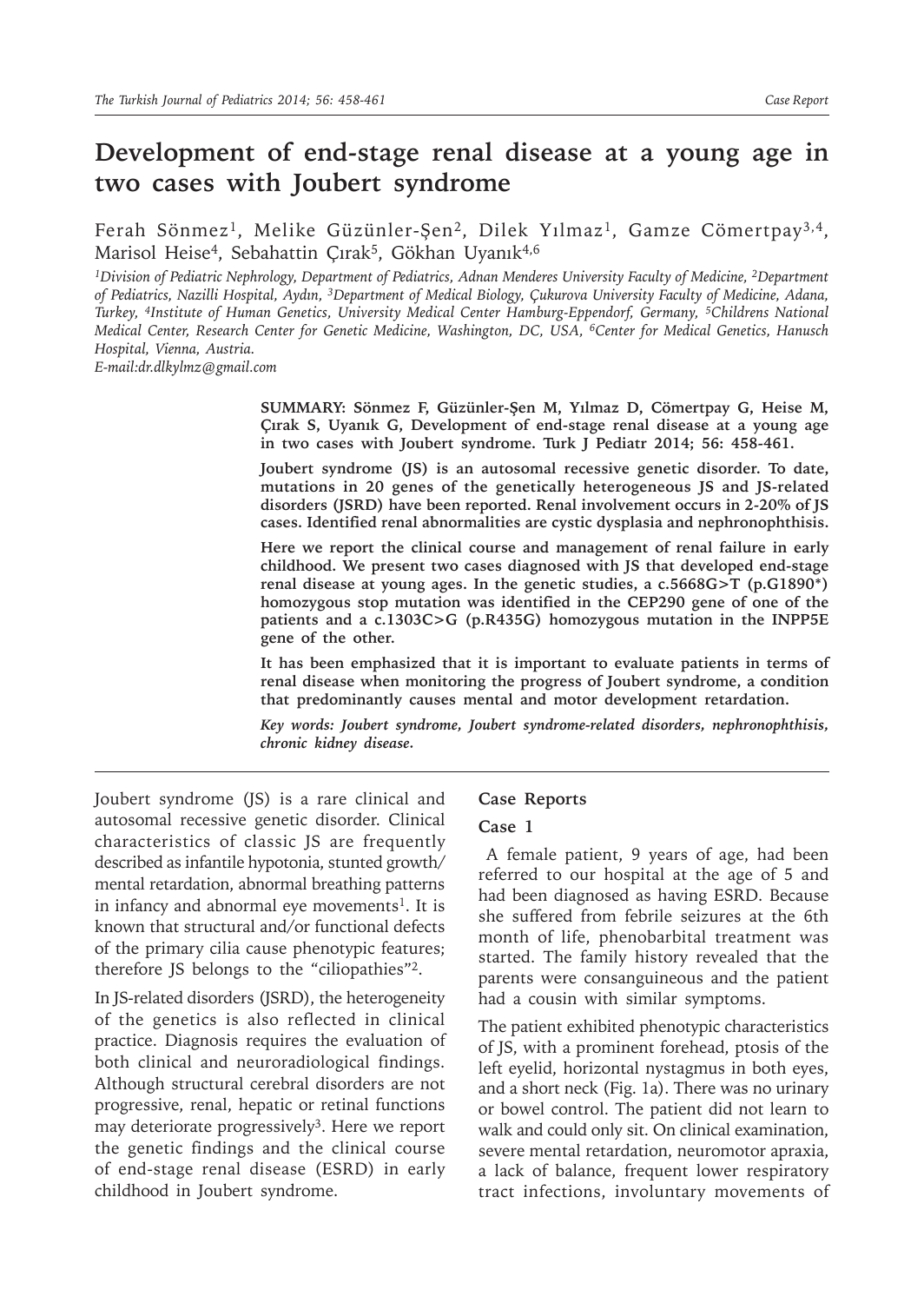the eye and advanced vision loss, as well as hyperpigmentation and retinal degeneration were found. Laboratory investigations showed anemia, uremia, hyperparathyroidism and acidosis. In the renal ultrasonography (USG), bilateral kidney dimensions were small, and multiple cortical cysts, the largest being 1.5 cm, were found in the parenchyma. The cranial magnetic resonance imaging (MRI) displayed vermis agenesis and the "molar tooth sign." With the patient's family history and phenotypic characteristics, the neurological findings and the cranial MRI results, the case was diagnosed as JS. The patient was treated with chronic hemodialysis (HD).

Candidate gene sequencing of the *CEP290* gene (NM\_025114) revealed a nonsense mutation c.5668G>T (p.G1890\*) in exon 41 in homozygous state in the index patient and heterozygous state in the parents. Because we found a homozygous nonsense mutation, we did not pursue further genetic investigations.

# **Case 2**

This female patient, now 4 years old, had been referred to our pediatric nephrology clinic with the diagnosis of anemia and acute kidney injury. Initially, diagnosis was made at the age of 15 months. This child also had a family history of consanguineous marriage. Her intrauterine USG examination revealed the presence of ventriculomegaly and renal cysts. The patient was found to have macrocephaly, ptosis, horizontal nystagmus, a cystic mass underneath the tongue, low-set ears, retro/ micrognathia and postaxial polydactyly in the right hand (Fig. 1b-c-d). Both kidneys could be palpated during the abdominal examination. The patient had head-lag and could not sit, talk or visually follow an object. The optic fundus was normal in the examination. In the USG, the patient was found to have bilaterally large kidneys, with multiple cysts on both, and no corticomedullar junction (Fig. 2a). The infantile hypotonia, as well as the stunted growth/ mental retardation, the irregular breathing pattern in the infantile stage, and the abnormal eye movements were compatible with JS. We could not perform a renal biopsy to show the characteristic triad of tubular basement membrane disruption, tubulointerstitial nephropathy and corticomedullary cysts. Therefore, our patient was diagnosed to

have infantile nephronophthisis with clinical features, early-onset arterial hypertension and bilaterally large kidneys and corticomedullary cysts in the USG. Her echocardiogram was normal; no situs inversus was observed. In the cranial MRI, a typical "molar tooth sign" was seen (Fig. 2b). The patient was diagnosed as JS with these clinical and radiological findings.

At the age of 15 months, the patient was diagnosed with chronic kidney disease (CKD), and 7 months later, she was taken into a chronic peritoneal dialysis (PD) program. The patient, currently 4 years old, continues to have PD.

In the genetic analysis carried out for the diagnosis of JS, we initially sequenced *CEP290* and *AHI1* and could not find a mutation. Subsequently, we performed homozygosity mapping (data not shown), which led to *INPP5E*  as the functional and positional candidate gene. Sequencing of the *INPP5E* gene (NM\_019892) showed a mutation c.1303C>G (p.R435G) in exon 6, homozygous in the index patient and heterozygous in the parents. This mutation is located in the inositol phosphate phosphatase domain of INPP5E and absolutely conserved during evolution (data not shown).

# **Discussion**

Joubert syndrome is a rare (1:100,000), autosomal recessive condition. Its known phenotypic and genotypic characteristics have been steadily expanded to include other clinical abnormalities that are seen in ciliopathies, and have been established as clinically very variable. It is a member of the class of diseases that are now classified as JS-related disorders (JSRD)4.

Since the molar tooth sign is not specific to classical JS, a differentiating diagnosis should be made for JSRD. The absence of cystic dysplastic kidney-hepatic fibrosis-coloboma in Case 1, together with the genetic mutation, differentiated it from Dekaban-Arima syndrome and "cerebellar vermis hypo/aplasia, oligophrenia (mental retardation), ataxia, ocular coloboma and hepatic fibrosis syndrome" (COACH). Further, the absence of severe sight loss and cystic dysplastic kidney led to a diagnosis differentiating it from Senior-Loken syndrome. While polydactyly in Varadi-Papp syndrome is preaxial, in our case it was postaxial. In Case 2, the absence of retinal dystrophy-hepatic fibrosis as well as the absence of Dekaban-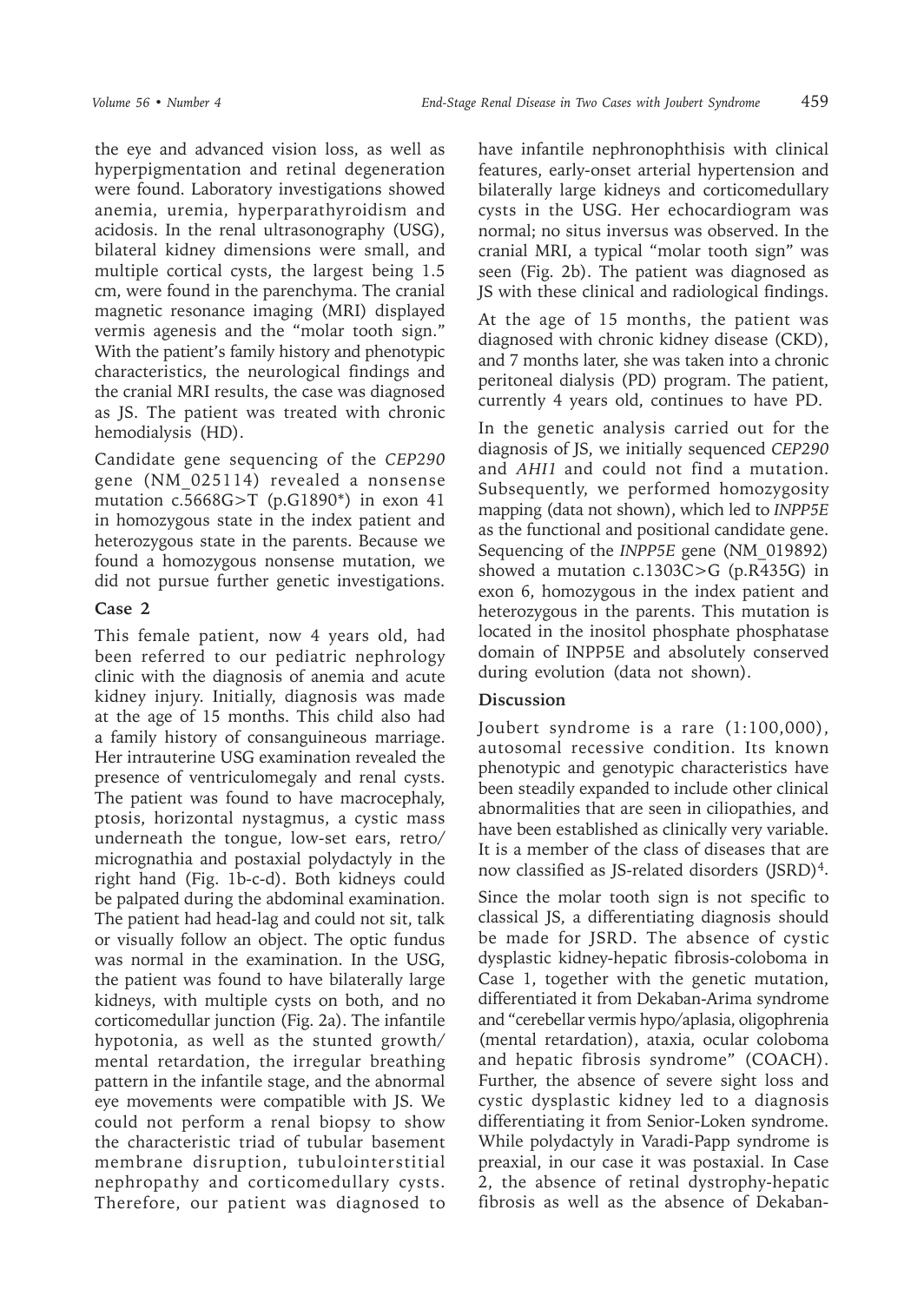



**a) b)**





**Fig. 1.**

(a) General appearance of 5.5-year-old Case 1

- (b) General appearance of 4-year-old Case 2
- (c) Sublingual cystic mass in 4-year-old Case 2
- (d) Polydactyly in 4-year-old Case 2





(a) Appearance of corticomedullar cysts in renal USG of Case 2

(b) Molar tooth sign in cranial MR of Case 2

Arima and coloboma-hepatic fibrosis, together with the genetic mutation, differentiated the condition from COACH; the absence of retinal dystrophy-cystic dysplastic kidney-central polydactyly differentiated it from Senior-Loken and Varadi-Papp syndromes.

Renal abnormalities are rarely seen in JS, exhibiting a frequency of 2%-20%5. The following abnormalities have been identified: nephronophthisis, nephronophthisis-medullary cystic kidney disease (MCKD) and cystic dysplasia. Nephronophthisis is classified as the juvenile or infantile type. Typically, outside of the infantile type, the dimensions of the kidneys in the USG are small or normal. In addition, the corticomedullar line is absent and there are corticomedullary cysts. Juvenile

nephronophthisis is the most frequent genetic cause of initial renal failure in the first and second decades and leads to ESRD in adolescence5-7. Infantile nephronophthisis causes ESRD before the age of four years. To our knowledge, this report of the development of kidney failure in a 5-year-old (our first case) exhibiting juvenile nephronophthisis on the USG and in a 15-month-old (our second case) exhibiting infantile nephronophthisis on the USG is the first reference of its kind in the literature.

Saraiva et al.<sup>8</sup> found congenital retinal dystrophy in all JS cases with renal disorders. But although this concurrence is frequent, it does not necessarily have to be present. While our first case had retinal dystrophy, the examination of our 4-year-old second case proved normal. One caveat is that the retinal dystrophy may develop later, and regular ophthalmological examination is indicated in cases with JS. Isolated retinal dystrophy is dominantly inherited.

With the advances in molecular genetic studies, the genetic bases of JS and JSRD have been elucidated. According to the OMIM classification, to date there have been 20 genes linked to JS9. These are: BTS1/INPP5E, JBTS2/ TMEM216, JBTS3/AHI1, JBTS4/NPHP1, JBTS5/ CEP290, JBTS6/TMEM67, JBTS7/RPGRIP1L, JBTS8/ARL13B, JBTS9/CC2D2A, JBTS10/ OFD1, JBTS11/TTC21B, JBTS12/KIF7, JBTS13/ TCTN1, JBTS14/TMEM237, JBTS15/CEP41, JBTS16/TMEM138, JBTS17/C5orf42, JBTS18/ TCTN3, JBTS19/ZNF423, TCTN2, and JBTS20/ TMEM231.

The mutations of the *CEP290* gene<sup>10</sup> on chromosome 12q21.32 cause nephronophthisisassociated ciliopathies. The mutations of this gene are basically seen in 10% of JSRD cases and are associated with retinal dystrophy or congenital blindness and with renal disorders in some families [11]. In our first case a c.5668G>T (p.G1890\*) homozygous stop mutation was found within the *CEP290* gene. The same mutation was reported earlier by Valente et al.<sup>12</sup> in two adolescent siblings from Turkey with Joubert syndrome and nephronophthisis; however, no details about the severity of renal insufficiency were given. Sayer et al.<sup>13</sup> reported two families from Turkey, each with two affected children due to the p.G1890\* mutation, with onset of ESRD